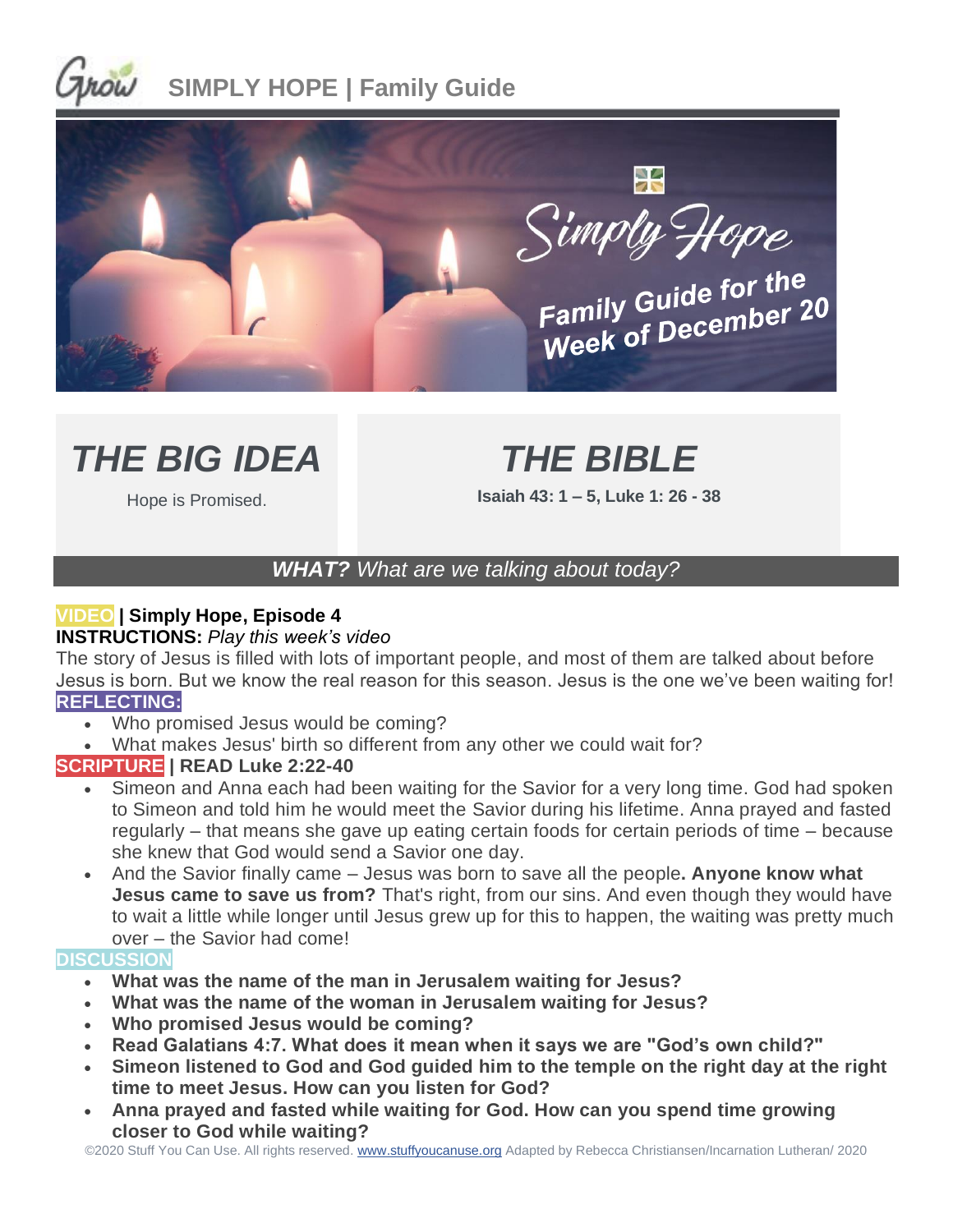

• **Who is someone in your life you can tell about God who doesn't know about God yet?**

### **ACTIVITY | Would you Rather**

**INSTRUCTIONS:** *Ask a series of questions listed below.* 

- **Would you rather wait for your turn at the playground or for a ride on a roller coaster?**
- **Would you rather wait for dessert or wait for the weekend?**
- **Would you rather wait for a package to arrive or wait to unwrap a gift?**
- **Would you rather wait to give someone a gift or surprise a friend with a visit?**

Some things are easy to wait for and other things are hard to wait for. But we know that waiting on God's promises is always worth it! **Hope is Promised!**

#### **PRAYER**

Jesus, we're thankful that you are the one we've been waiting for all along. You became human to understand every human that was, is, and ever will be! You are the one we have been waiting for, and we can't wait to know You more and more each day. Amen.

#### **BLESSING**

Make the sign of the cross on each family members forehead and say, "Hope is Promised, God Loves You."